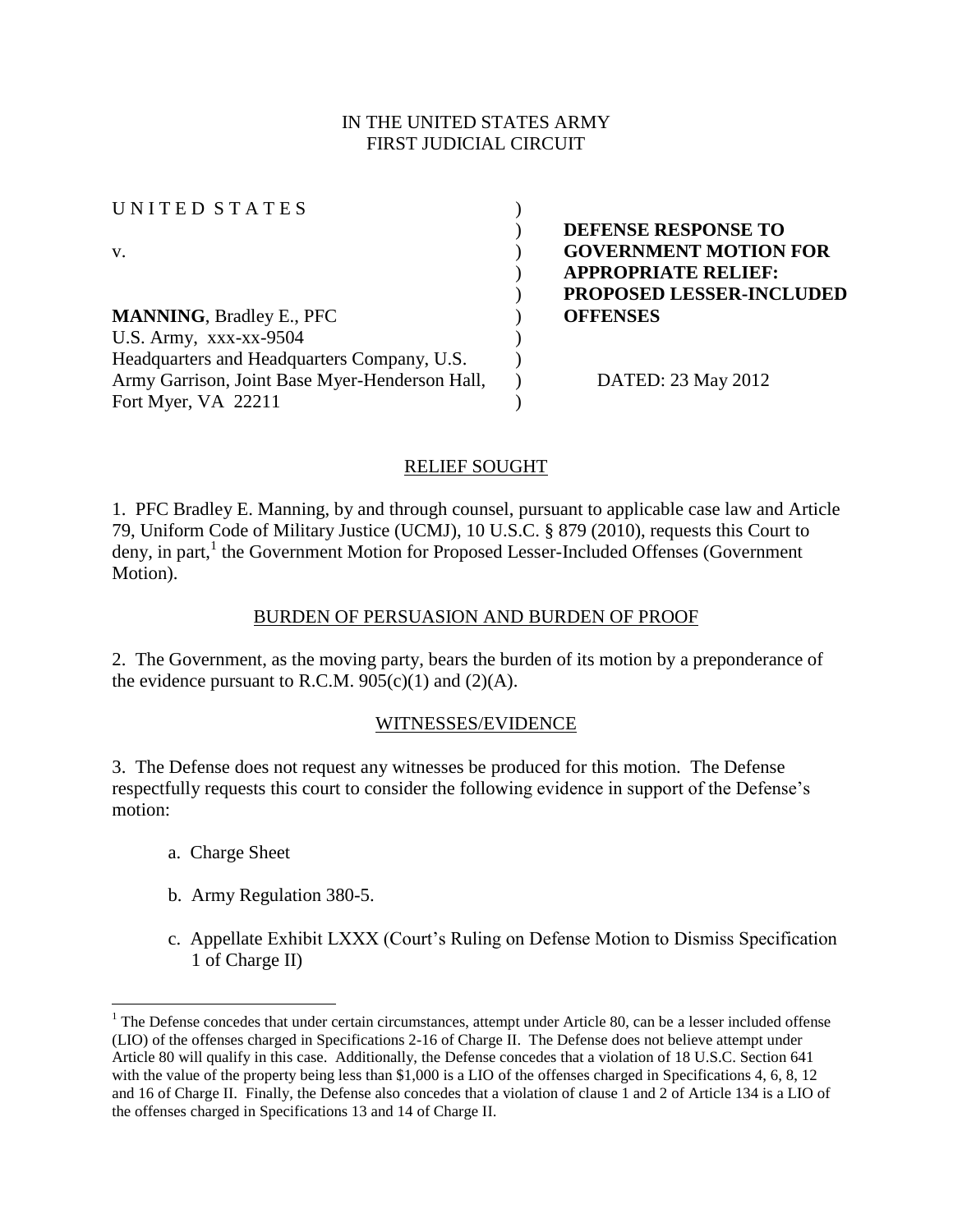### LEGAL AUTHORITY AND ARGUMENT

4. The Government is not permitted to use clause 1 and 2 of Article 134 as a lesser included offense (LIO) of the violations of 18 U.S.C. Section 793(e) charged in Specifications 2, 3, 5, 7, 9, 10, 11 and 15 of Charge II. The Government has identified in its motion the "act" that would constitute the first element of the clause 1 and 2 Article 134 offense as: "That the accused willfully communicated information related to the national defense." Government Motion at 3; *see also* Charge Sheet (alleging this act). This act also constitutes a violation of Army Regulation 380-5 (AR 380-5), a punitive lawful general order in effect at the time of PFC Manning's alleged actions. *See* Appellate Exhibit LXXX at 1. Where, as here, conduct is proscribed by a punitive lawful general order, the Government may not utilize clause 1 and 2 of Article 134 to punish that conduct; rather, the Government must charge that conduct as a violation of Article 92 or not at all. *See United States v. Borunda*, 67 M.J. 607, 609 (A.F. Ct. Crim. App. 2009).

5. The Government is also not permitted to utilize clause 1 and 2 of Article 134 to manufacture a larceny-type LIO of the violations of 18 U.S.C. Section 641 charged in Specifications 4, 6, 8, 12 and 16 of Charge II. Though the Government Motion does not identify with specificity the act that would constitute the first element of the clause 1 and 2 Article 134 LIO of the Section 641 violations, the language of Specifications 4, 6, 8, 12 and 16 of Charge II makes clear that the act for each specification is PFC Manning's alleged obtainment of various computer databases or global address list owned by the Government under circumstances which make that obtainment a theft or knowing conversion of that database or global address list. *See* Charge Sheet. This larceny-type of offense must be charged under Article 121 or not at all; the preemption doctrine forbids the Government from using Article 134 to punish a larceny-type offense. *See United States v. Anderson*, 68 M.J. 378, 387 (C.A.A.F. 2010); *United States v. Kick*, 7 M.J. 82, 85 (C.M.A. 1979); *United States v. Wright*, 5 M.J. 106, 110-11 (C.M.A. 1978); *United States v. Norris*, 8 C.M.R. 36, 39-40 (C.M.A. 1953).

6. Therefore, this Court should deny the Government Motion insofar as it requests this Court to adopt the proposed clause 1 and 2 Article 134 LIOs for the violations of Section 793(e) and Section 641 alleged in Charge II.

## **A. The Government Cannot Use Clause 1 and 2 of Article 134 as a LIO of Violations of 18 U.S.C. Section 793(e)**

7. The Government cannot use clause 1 and 2 of Article 134 as a LIO of the violations of Section 793(e) charged in Specifications 2, 3, 5, 7, 9, 10, 11 and 15 of Charge II. The act alleged in each of these specifications is proscribed by AR 380-5. Therefore, the act must be charged as a violation of Article 92 and cannot be charged as a violation of clause 1 and 2 of Article 134, as the Government has attempted to do with its proposed LIO. *See Borunda*, 67 M.J. at 609.

8. In Specifications 2, 3, 5, 7, 9, 10, 11 and 15 of Charge II, PFC Manning is charged with violations of Section 793(e) under clause 3 of Article 134. *See* Charge Sheet. The Government has proposed a clause 1 and 2 Article 134 offense as a LIO of each of these Section 793(e)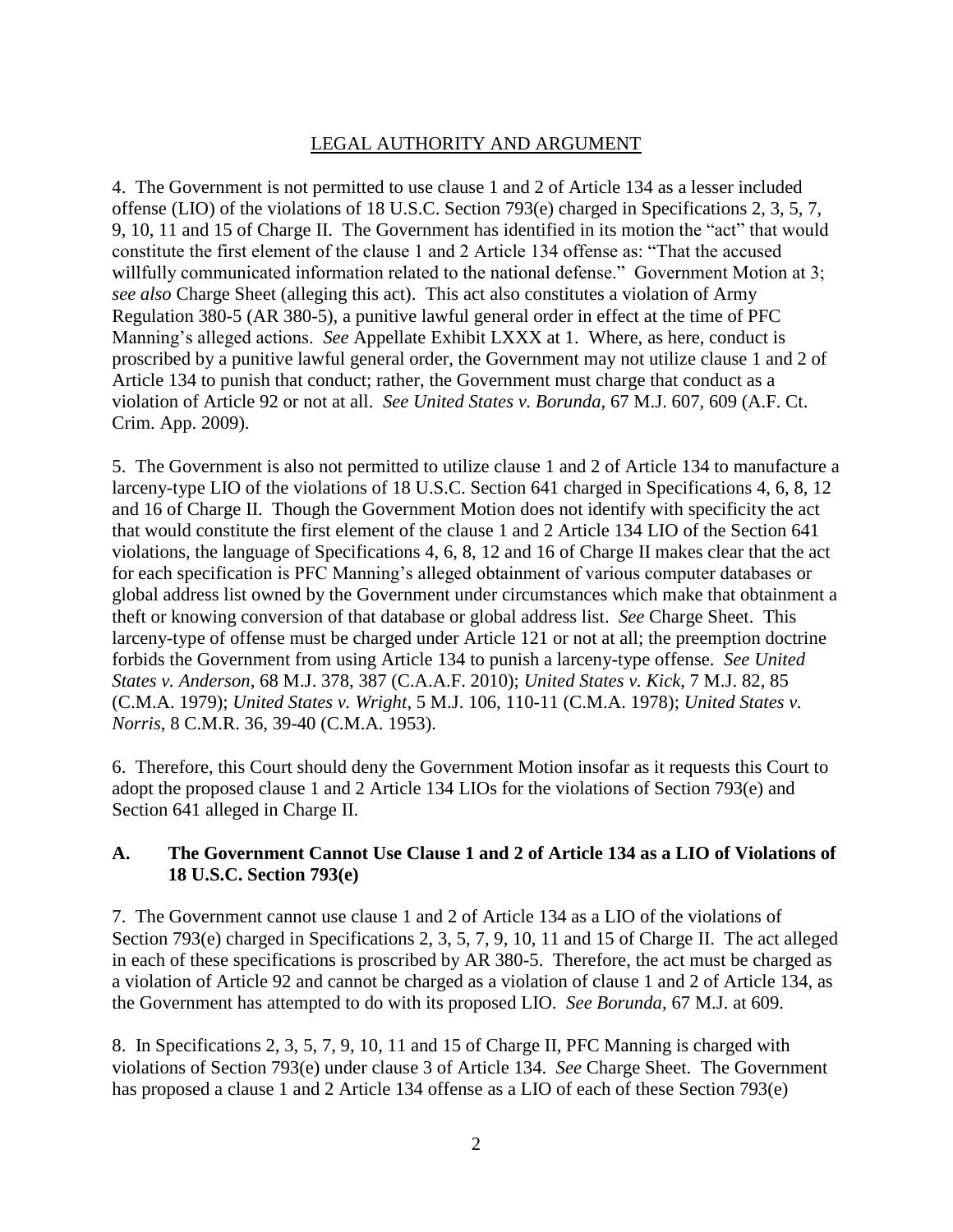violations. *See* Government Motion at 2. In general, conduct punished under clause 1 and 2 of Article 134 requires proof of the following elements:

(1) That the accused did or failed to do certain acts; and

(2) That, under the circumstances, the accused's conduct was to the prejudice of good order and discipline in the armed forces or was of a nature to bring discredit upon the armed forces.

Manual for Courts-Martial (MCM), Part IV, para. 60.b. In this case, the Government has indicated in its motion that the act that would satisfy the first element of the clause 1 and 2 Article 134 offense is PFC Manning's willful communication of information related to the national defense. *See* Government Motion at 3. That same act is proscribed by AR 380-5, *see* AR 380-5, para. 1-21(a) ("DA personnel will be subject to sanctions if they knowingly, willfully, or negligently – (1) [d]isclose classified or sensitive information to unauthorized persons"), which is a punitive lawful general order that was in effect at the time of PFC Manning's alleged willful communication of information related to the national defense, *see* Appellate Exhibit LXXX at 1 ("At the time of PFC Manning's alleged unlawful actions, Army Regulation 380-5 (Department of the Army Information Security Program) was in effect. The regulation is a punitive lawful general order").

9. In *Borunda*, the Air Force Court of Criminal Appeals held that "when a lawful general order or regulation proscribing [certain conduct] exists, an order or regulation which by definition is punitive, the [proscribed conduct], if charged, will *only* survive legal scrutiny as a violation of Article 92(1), UCMJ, *and not as a violation* of Article 134, UCMJ." 67 M.J. at 609 (footnote omitted) (emphases supplied). Additionally, the MCM explains that "[m]any customs of the service are now set forth in regulations of the various armed forces. Violations of these customs *should be charged under Article 92* as violations of the regulations in which they appear if the regulation is punitive." MCM, Part IV, para. 60.c(2)(b) (emphasis supplied); *see* Appellate Exhibit LXXX at 4 ("Violations of customs of the service that are made punishable in punitive regulations should be charged under Article 92 as violations of the regulations in which they appear.").

10. After *Borunda*, it is clear that a court must not sustain a clause 1 and 2 Article 134 offense where the conduct underlying that offense also violates a lawful general order or regulation. This is precisely what the Government is requesting this Court to do with respect to the proposed clause 1 and 2 Article 134 LIO of the Section 793(e) violations.

11. In its Motion to Dismiss Specification 1 of Charge II for Failure to State an Offense (Defense Motion to Dismiss), the Defense raised a *Borunda* argument with respect to Specification 1 of Charge II, as the conduct underlying that specification was also proscribed by AR 380-5. This Court denied that motion, and it identified three reasons for doing so. *See* Appellate Exhibit LXXX at 5. First, Specification 1 of Charge II contained a different mens rea than AR 380-5: the specification included a wanton mens rea, whereas AR 380-5 requires a knowingly, willfully, or negligently mens rea. *Id.* Second, Specification 1 of Charge II contained an additional element not included in an AR 380-5 violation: that the accused knew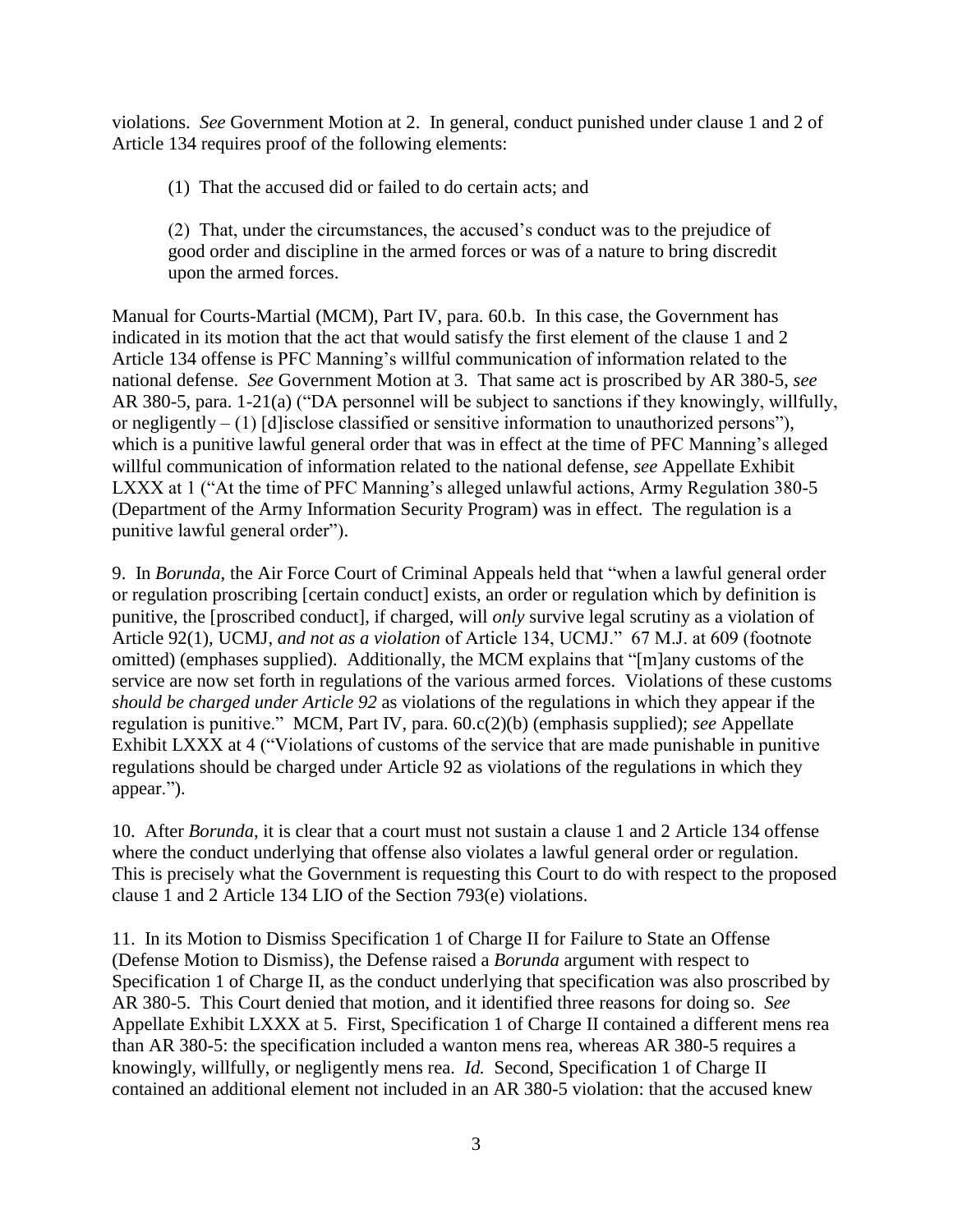that intelligence published on the internet is accessible to the enemy. *Id.* Finally, the term "intelligence" included information that does not fall within AR 380-5's prohibition on the disclosure of classified or sensitive information. *Id.* For all of these reasons, this Court determined that the situation was "distinct from *Borunda*, as that case addressed an Article 134 specification where the offense charged was specifically proscribed in a punitive regulation." *Id.*

12. None of these three reasons identified by this Court in Appellate Exhibit LXXX are implicated in this instance. In fact, each reason militates in favor of the conclusion that the Government's proposed clause 1 and 2 Article 134 LIO of the Section 793(e) offenses runs afoul of *Borunda*.

13. First, the act that would constitute the first element of the proposed clause 1 and 2 Article 134 LIO – the *willful* communication of information relating to the national defense, *see* Government Motion at 3 – has a mens rea that is included in AR 380-5's mens rea requirement, *see* AR 380-5 (punishing anyone who knowingly, *willfully*, or negligently discloses classified or sensitive information). Second, unlike Specification 1 of Charge II, the clause 1 and 2 Article 134 offense does not contain an element in addition to the willful communication of information relating to the national defense.<sup>2</sup> The only act constituting the purported Article 134 violation is the willful communication of information relating to the national defense. That act is "specifically proscribed in a punitive regulation." Appellate Exhibit LXXX at 5. Finally, while the scope of the term "relating to the national defense" is not free from doubt, *see* Defense Motion to Dismiss Specifications 2, 3, 5, 7, 9, 10, 11 and 15 of Charge II at 3-4, 7-8, the specific information identified in Specifications 2, 3, 5, 7, 9, 10, 11 and 15 of Charge II is clearly classified or sensitive information within AR 380-5. As this Court has observed:

AR 380-5 defines classified information as "information and material that has been determined, pursuant to [Executive Order] 12958 or any predecessor order, to require protection against unauthorized disclosure and is marked to indicate its classified status when in documentary and readable form.["] Sensitive information but unclassified information is defined as "information originated from within the Department of State which warrants a degree of protection and administrative control and meets the criteria for exemption from mandatory public disclosure under the Freedom of Information Act."

Appellate Exhibit LXXX at 2 (quoting AR 380-5). The information identified in Specifications 3, 5, 7, 9, 10 and 15 of Charge II is expressly alleged to be classified. *See* Charge Sheet. Additionally, it seems apparent that the information in Specifications 2 and 11 of Charge II,

 $\overline{a}$ 

 $2$  To be sure, the proposed clause 1 and 2 Article 134 LIO does contain the element that the conduct of the accused was to the prejudice of good order and discipline in the armed forces and of a nature as to bring discredit upon the armed forces. *See* MCM, Part IV, para. 60.b. But that is true in all cases where a clause 1 and 2 Article 134 offense is alleged. It was certainly true in *Borunda*, where the accused was charged under clause 1 and 2 of Article 134 for wrongful possession of drug paraphernalia. *See* 67 M.J. at 608-09. This did not prevent the *Borunda* Court from holding, in no uncertain terms, that "when a lawful general order or regulation proscribing [certain conduct] exists, an order or regulation which by definition is punitive, the [proscribed conduct], if charged, will only survive legal scrutiny as a violation of Article 92(1), UCMJ, and not as a violation of Article 134, UCMJ." *Id.* at 609 (footnote omitted). Thus, this additional element in a clause 1 and 2 Article 134 offense is entirely irrelevant to the *Borunda* inquiry.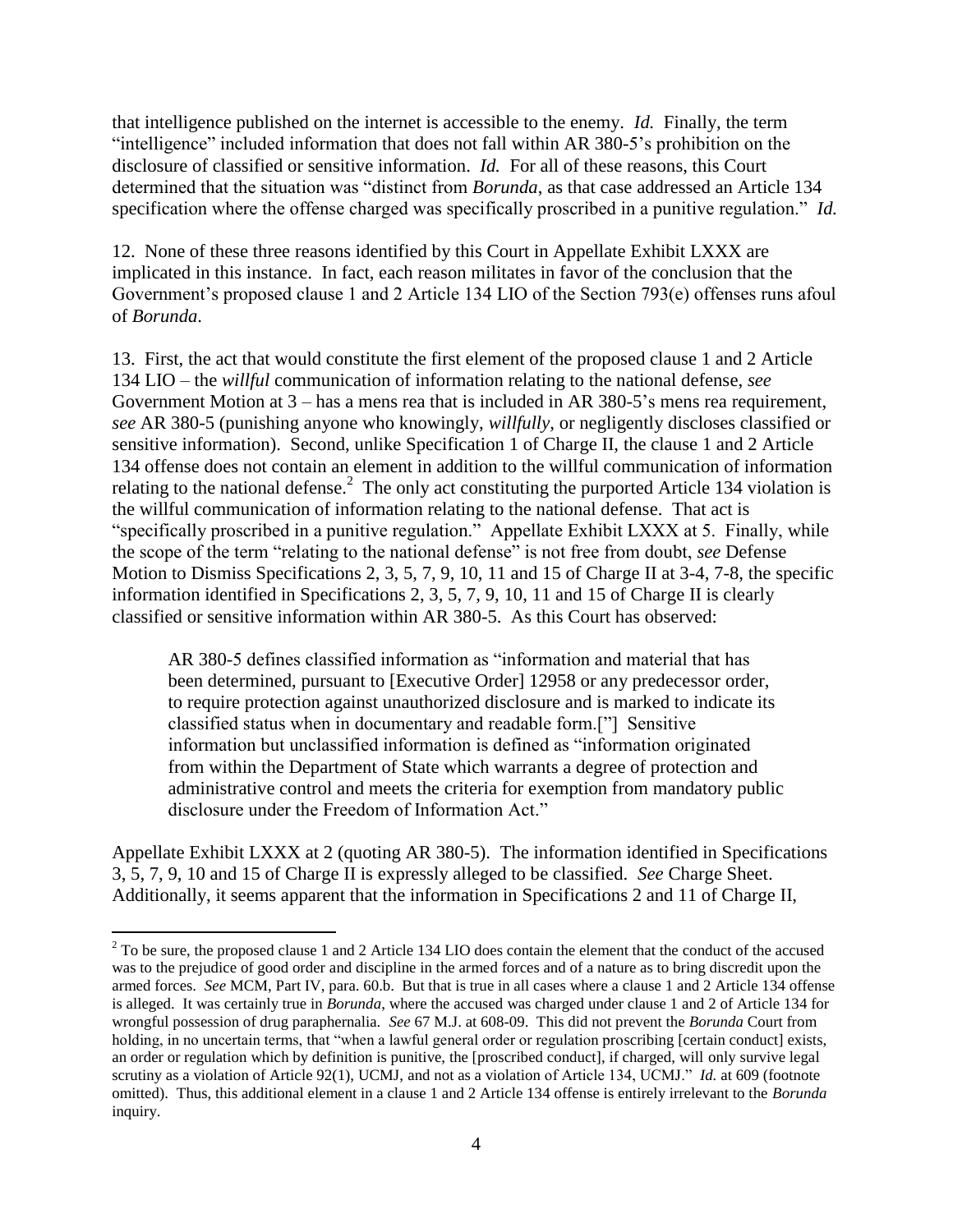though not expressly alleged to be classified, meets either AR 380-5's definition of "classified information" or its definition of "sensitive information." *See id.* Thus, it cannot be said, as it could for the term "intelligence" in Specification 1 of Charge II, that the "information relating to the national defense" identified in Specifications 2, 3, 5, 7, 9, 10, 11 and 15 is beyond the scope of AR 380-5. On the contrary, AR 380-5 squarely prohibits the disclosure of the information identified in these specifications.

14. Therefore, as none of the three important reasons this Court identified for its denial of the Defense Motion to Dismiss are present in this case, *Borunda* forbids the Government from using clause 1 and 2 of Article 134 as a LIO for the Section 793(e) offenses, when the "act" that would form the first element of the clause 1 and 2 Article 134 LIO is a breach of a custom set forth in a punitive regulation. Thus, the Court should deny the Government's request that it adopt a clause 1 and 2 Article 134 LIO for Specifications 2, 3, 5, 7, 9, 10, 11 and 15 of Charge II.

# **B. The Government Cannot Use Clause 1 and 2 of Article 134 as a LIO of Violations of 18 U.S.C. Section 641**

15. The Government cannot utilize clause 1 and 2 of Article 134 to manufacture a LIO of the violations of Section 641. The act constituting the first element of the purported clause 1 and 2 Article 134 LIO would be a larceny-type act. The preemption doctrine forbids the Government from using Article 134 to create new larceny-type offenses that do not fall within, or have not been charged under, Article 121.

16. In Specifications 4, 6, 8, 12 and 16 of Charge II, PFC Manning is charged with violations of Section 641 under clause 3 of Article 134. *See* Charge Sheet. The Government has proposed a clause 1 and 2 Article 134 LIO for each of these offenses. *See* Government Motion at 2. As mentioned above, conduct punished under clause 1 and 2 of Article 134 requires proof of the following elements:

(1) That the accused did or failed to do certain acts; and

(2) That, under the circumstances, the accused's conduct was to the prejudice of good order and discipline in the armed forces or was of a nature to bring discredit upon the armed forces.

MCM, Part IV, para. 60.b. In this case, the Government has not indicated in its motion what the act or acts are that establish the first element of the clause 1 and 2 Article 134 offense. But from the language of Specifications 4, 6, 8, 19 and 16 of Charge II, it seems clear that the acts are PFC Manning's alleged obtainment of various computer databases and a global address list owned by the Government under circumstances which make that obtainment a theft or knowing conversion of that database and global address list. *See* Charge Sheet.

17. This is a larceny-type offense. Article 121 punishes both larceny and wrongful appropriation. *See* 10 U.S.C. § 921. It provides, in pertinent part, as follows: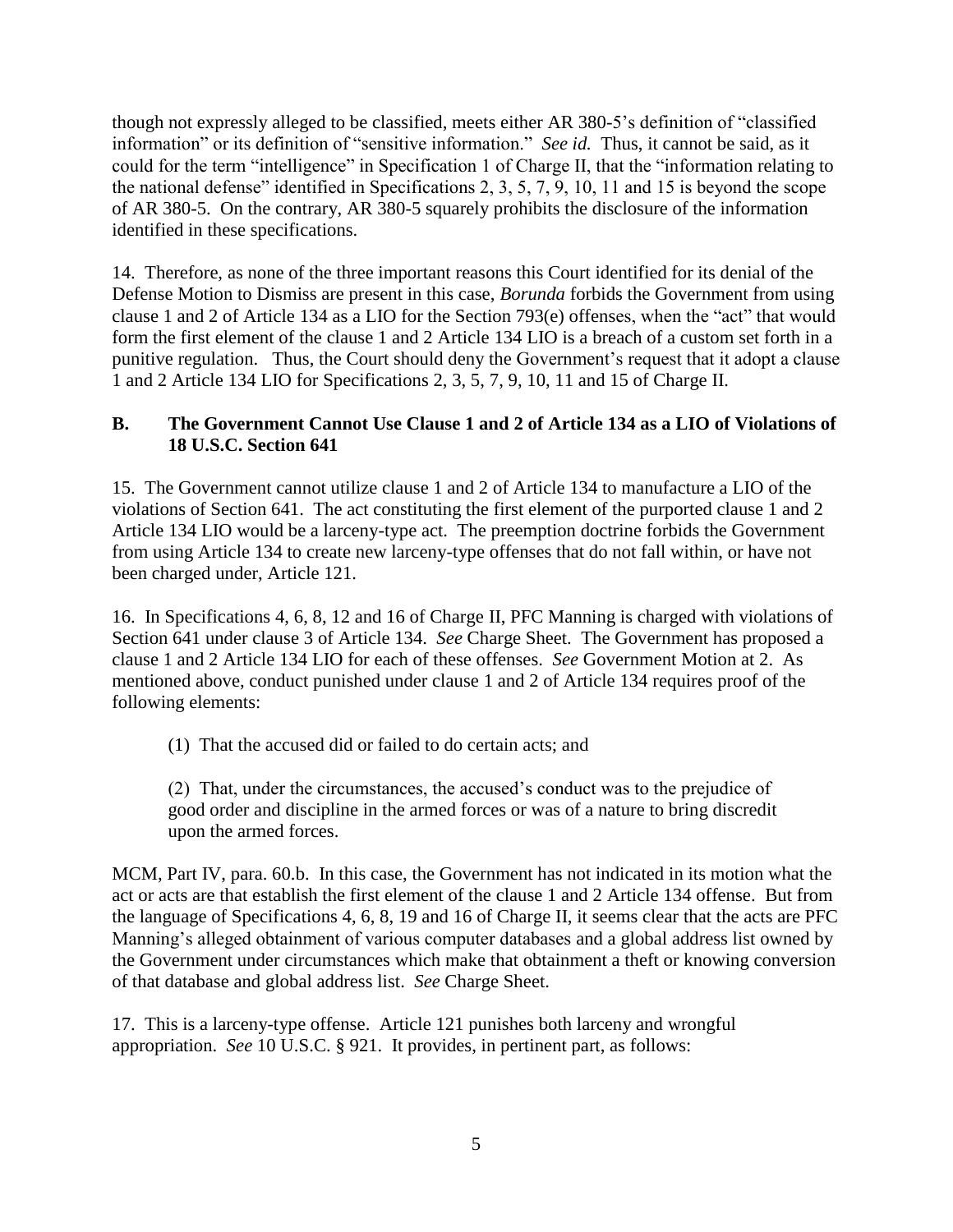Any person subject to this chapter who wrongfully takes, obtains, or withholds, by any means, from the possession of the owner or of any other person any money, personal property, or article of value of any kind --

(1) with intent permanently to deprive or defraud another person of the use and benefit of property or to appropriate it to his own use or the use of any person other than the owner, steals that property and is guilty of larceny; or

(2) with intent temporarily to deprive or defraud another person of the use and benefit of property or to appropriate it to his own use or the use of any person other than the owner, is guilty of wrongful appropriation.

*Id.* § 921(a). Notably, the Government elected not to charge PFC Manning's allege unlawful obtainment of the various databases and global address list identified in Specifications 4, 6, 8, 12 and 16 of Charge II as violations of Article 121. Instead, the Government chose to charge these alleged unlawful actions as violations of Section 641. The preemption doctrine prevents the Government from using Article 134 as a purported LIO to punish a larceny-type offense when it elected not to utilize Article 121 in the first place.

18. The then-Court of Military Appeals has defined the doctrine of preemption as "the legal concept that where Congress has occupied the field of a given type of misconduct by addressing it in one of the specific punitive articles of the code, another offense may not be created and punished under Article 134, UCMJ, simply by deleting a vital element." *Kick*, 7 M.J. at 85. The preemption doctrine is described in paragraph 60.c(5)(a) of the MCM as follows:

The preemption doctrine prohibits application of Article 134 to conduct covered by Articles 80 through 132. For example, larceny is covered in Article 121, and if an element of that offense is lacking – for example, intent – there can be no larceny or larceny-type offense, either under Article 121 or, because of preemption, under Article 134. *Article 134 cannot be used to create a new kind of larceny offense*, one without the required intent, *where Congress has already set the minimum requirements for such an offense in Article 121*.

MCM, Part IV, para.  $60 \cdot c(5)(a)$  (emphases supplied). Courts apply a two-pronged test to determine whether an Article 134 charge is preempted by another Article in any given case. First, it must be shown that Congress "indicate<sup>[d]</sup> through direct legislative language or express legislative history that particular actions or facts are limited to the express language of an enumerated article, and may not be charged under Article 134, UCMJ." *Anderson*, 68 M.J. at 387; *see Kick*, 7 M.J. at 85; *Wright*, 5 M.J. at 110-11; *see also* Appellate Exhibit LXXX at 2 (explaining this prong). Second, it must be established that the offense charged under Article 134 is composed of a "residuum of elements" of an enumerated offense under the UCMJ. *Wright*, 5 M.J. at 111; *see Kick*, 7 M.J. at 85; *see also* Appellate Exhibit LXXX at 2-3 (explaining this prong).

19. The Court of Military Appeals in *Norris* squarely addressed the issue of whether Article 134 may be used to create a larceny-type offense, as the Government seeks to do in the present case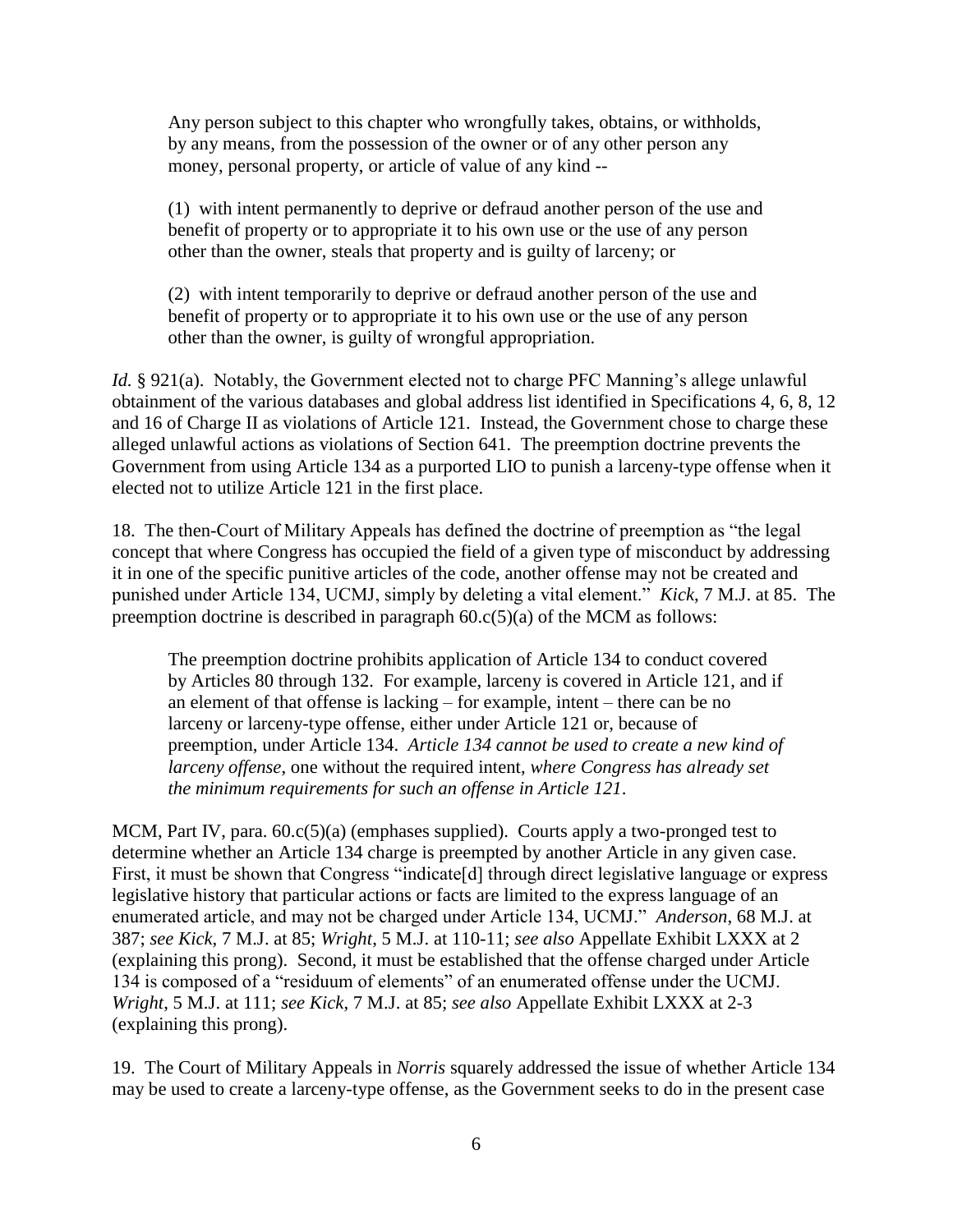with its purported clause 1 and 2 Article 134 LIO. In *Norris*, the accused was charged with larceny and wrongful appropriation under Article 121 and wrongful taking under Article 134. 8 C.M.R. at 37-38. The accused was initially found guilty of wrongful appropriation and wrongful taking, but on appeal the board of review held that the law officer had erred in not instructing on the effect of intoxication on specific intent. *Id.* at 38. The board remedied this defect by vacating the wrongful appropriation conviction and affirming the wrongful taking conviction under Article 134, as the offenses charged under Article 121 required a specific intent to deprive the owner of the property, either permanently or temporarily, and the wrongful taking charge required only a general criminal intent. *Id.* The Court of Military Appeals reversed, holding that "there is no offense known as 'wrongful taking' requiring no element of specific intent, embraced by Article 134 of the Code." *Id.* at 40. The Court reasoned that:

Article 134 should generally be limited to military offenses and those crimes not specifically delineated by the punitive articles . . . . We cannot grant to the services unlimited authority to eliminate vital elements from common law crimes and offenses expressly defined by Congress and permit the remaining elements to be punished as an offense under Article 134.

#### *Id.* at 39.

20. The *Norris* Court readily found the requisite congressional intent that Article 121 govern the universe of larceny-type offenses under the UCMJ: "Congress has, in Article 121, covered the entire field of criminal conversion for military law." *Id.* As for the second prong, the *Norris*  Court found that the wrongful taking offense charged under Article 134 was composed of a residuum of elements of wrongful appropriation under Article 121; the wrongful taking offense had all of the elements of a wrongful conversion except for the specific intent element. *Id.* at 38- 39.

21. Just as the Government was not permitted in *Norris* to use Article 134 to create a larcenytype offense when it was unable to prove the requisite intent under Article 121, so too should the Government not be permitted here to use Article 134 to create a larceny-type offense as a LIO of a federal theft and conversion statute. *See id.* at 39-40; *see also* MCM, Part IV, para. 60(c)(5)(a). Congress "covered the entire field of criminal conversion for military law" in Article 121. *Norris*, 8 C.M.R. at 39. The Government chose not to utilize Article 121 in this case. Moreover, the clause 1 and 2 Article 134 LIO would be composed of a residuum of Article 121 larceny-type elements. The alleged unlawful acts, though not expressly identified in the Government Motion, are the obtainment of databases and a global address list under circumstances which constitute a theft or knowing conversion. At a minimum, the Government will have to prove a larceny-type intent (intent to permanently or temporarily deprive the Government of the use and benefit of the databases and global address list) and a larceny-type act (the obtainment of the databases and global address list). *See* MCM, Part IV, para. 46.b (outlining elements of larceny and wrongful appropriation under Article 121). Thus, both prongs of the preemption doctrine are satisfied by the Government's proposed clause 1 and 2 Article 134 LIO.

22. Therefore, because the preemption doctrine forbids the Government from using Article 134 to punish a larceny-type offense, the Government may not utilize clause 1 and 2 of Article 134 to